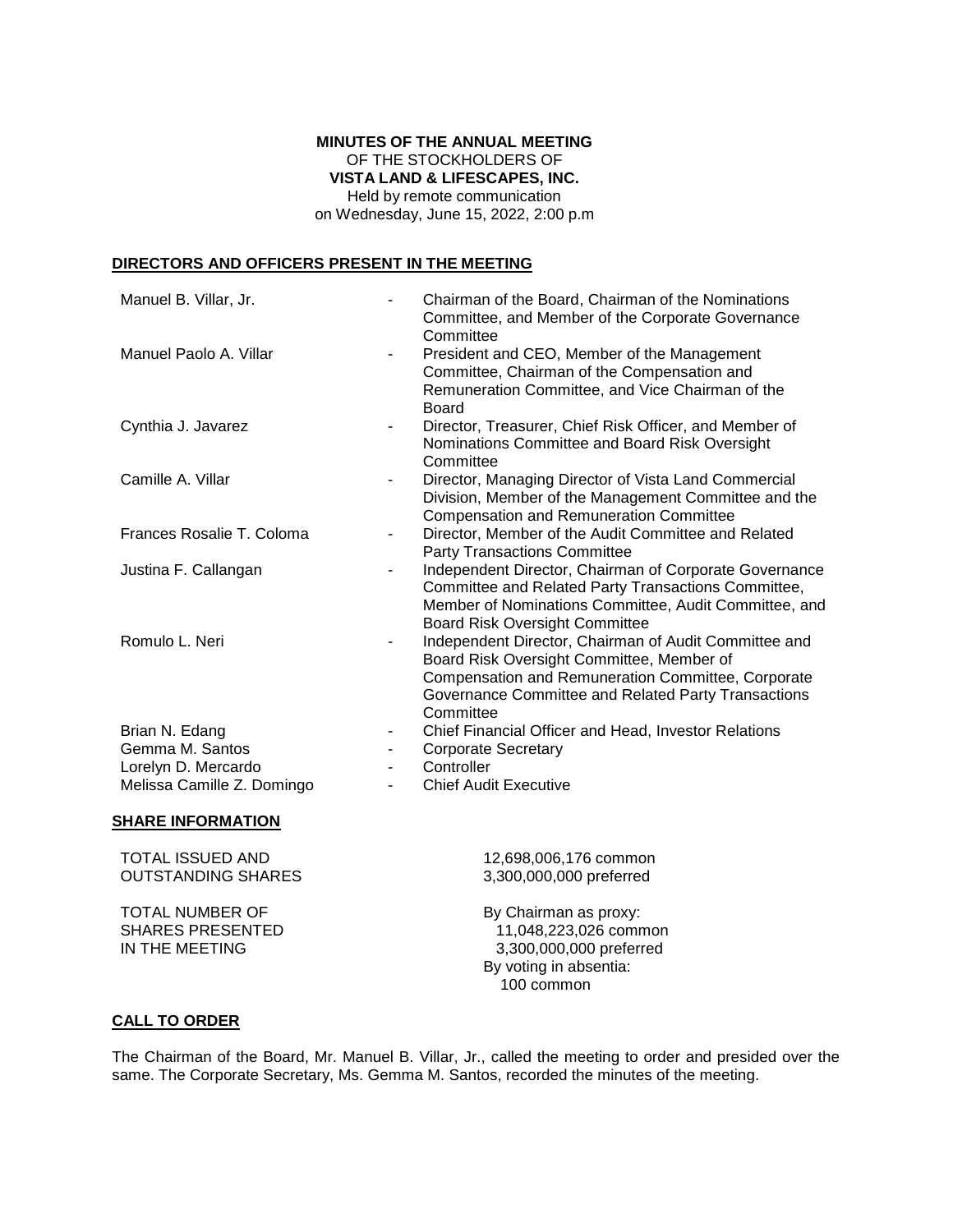## **CERTIFICATION OF NOTICE AND QUORUM**

At the request of the Chairman, the Corporate Secretary certified that notices of the meeting were published in print and online format in the Philippine Star and Business World, both newspapers of general circulation, on May 23 and May 24, 2022 and posted on the website of the Company and the Philippine Stock Exchange (PSE), all in accordance with the requirements of the Securities and Exchange Commission (SEC), that there were represented in the meeting stockholders owning a total of 14,348,223,126 common and preferred shares representing 89.69% of the total issued and outstanding voting stock of the Company, and that there is therefore a quorum at this meeting.

The Corporate Secretary explained that this meeting is being conducted through remote communication pursuant to Sections 23 and 57 of the Revised Corporation Code and SEC Memorandum Circular No. 6, Series of 2020, and proceeded to discuss the rules and procedures for the conduct of this meeting.

### **APPROVAL OF THE MINUTES OF THE LAST ANNUAL STOCKHOLDERS' MEETING HELD ON JUNE 15, 2021**

The Chairman noted that the next item in the agenda is the approval of the minutes of the last Annual Meeting of Stockholders held on June 15, 2021, a copy of which minutes of meeting may be found in the Company's website, and a summary of which is contained in the Definitive Information Statement circulated prior to this meeting.

At the request of the Chairman, the Corporate Secretary reported that shareholders owning 14,348,223,126 shares or 100% of the total voting shares represented in this meeting have voted in favor of the approval of this corporate action.

Accordingly, the Chairman declared the minutes of the last Annual Meeting of Stockholders held on June 15, 2021 approved.

The breakdown of the votes cast on this matter was as follows:

Votes in favor – 14,348,223,126 (representing 100% of total votes cast) Votes against  $-0$  (nil) Abstentions – 0 (nil)

#### **PRESIDENT'S REPORT/APPROVAL OF 2021 AUDITED FINANCIAL STATEMENTS**

The President, Mr. Manuel Paolo A. Villar, reported the highlights of the Company's operations and financial performance for the year 2021, as follows:

The Company responded to the challenges posed by the pandemic by significantly accelerating the digitalization of its business processes through various initiatives aimed at providing best in class customer service to its potential and existing homebuyers and the customers of its commercial developments.

The Company's performance for the year 2021 may be summarized as follows: (a) the Company sustained its reservation sales growth at 9%; (b) gross margin improved by 609 basis points year-on-year; (c) the leasing business came in strong with 29% growth; and (d) EBITDA margin was up by 877 basis points.

Reservation sales amounted to P58.6 billion or 9% higher than the previous year.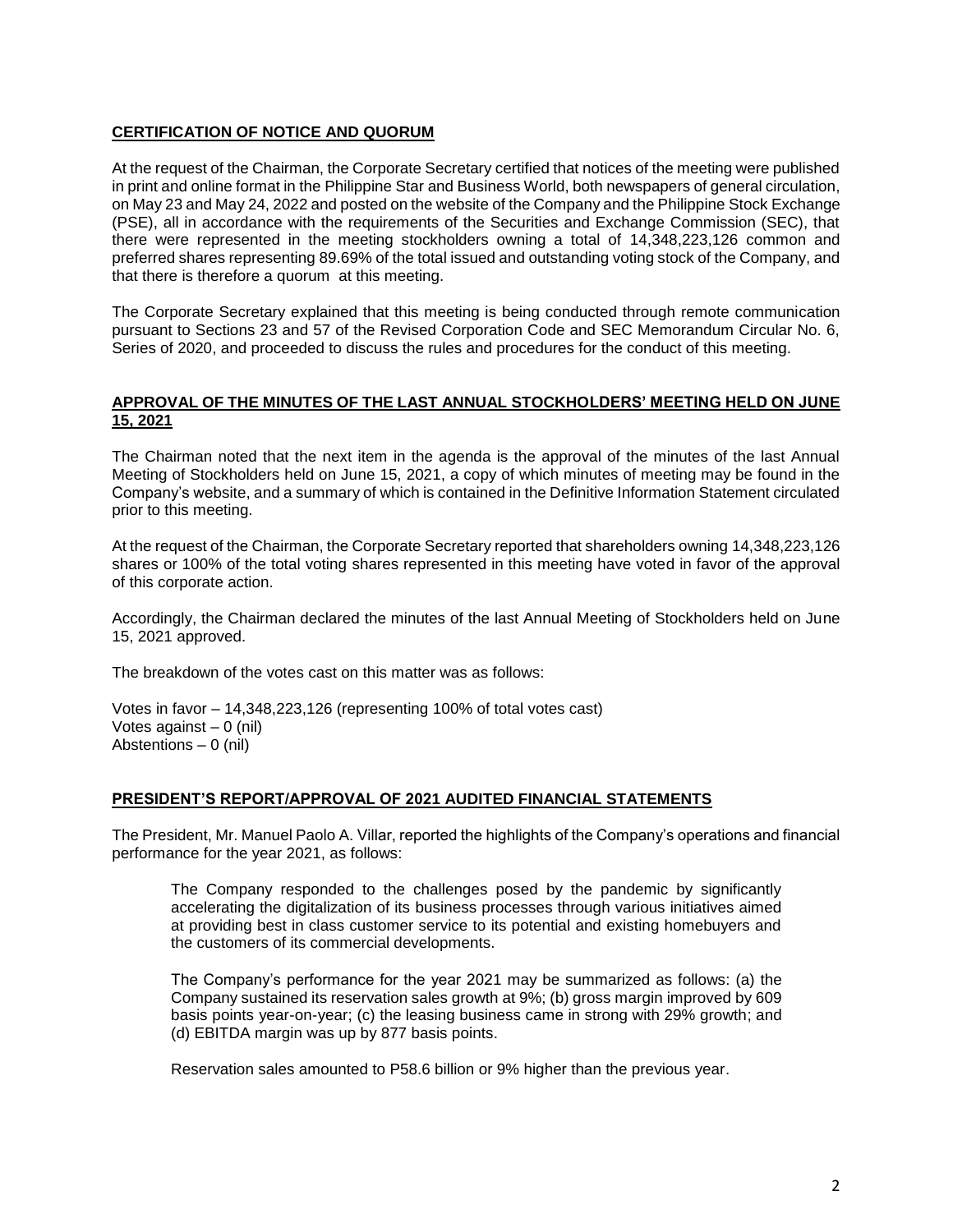Consolidated revenues were down by 5%. Total Real Estate revenue was down by 20%, to P17.4 billion due to the impact of the various lockdown measures implemented particularly in the provincial areas as well as the poor weather condition in the second half of the year. Rental revenue posted a significant increase of 29% to P9.3 billion as new commercial developments started contributing to the topline and the sales performance of the malls' anchor tenants (whose rental payments are based on their sales) significantly improved towards the end of the year.

Gross profit was down by 9% but gross profit margin was up by 609 basis points due to price increases implemented across all brands and various cost savings measure that resulted in the decline of the cost of sales by 29%.

Operating expenses increased by 4% primarily due to the 20% increase in depreciation expenses and 26% increase in occupancy costs. Significantly, advertising and promotion expenses declined by 56% as the Group took advantage of the digital and online sales platforms. Operating expenses excluding depreciation actually declined by 7% from the previous year.

The Company recorded an EBITDA of P15.6 billion compared to P13.7 billion in the prior year, and an improved EBITDA margin of 53% versus 44% in the prior year.

Resulting net income for the year was P7.0 billion, versus P6.4 billion for the previous year.

The Company launched P10.2 billion worth of residential projects for the year, including one high-end project in Crosswinds Tagaytay. This enhanced the Company's presence in 147 cities and municipalities across 49 provinces. As of the end of 2021, the Company had a land bank of 2,937 hectares, 57% of which is in Mega Manila and 43% in prime locations across the country.

In terms of the balance sheet, total assets stood at P314.0 billion, while equity totaled P112.5 billion. Net debt to equity ratio was 0.91x compared to 0.87x in 2020. The Company continued to maintain diversified funding sources and a debt maturity profile of around 80% long term and with fixed interest rates.

Capital expenditures during the year amounted to P21.1 billion, with P14.4 billion spent on construction.

Notwithstanding continued mobility restrictions, the Company's leasing portfolio remained viable, ending 2021 with 1.6 million sq.m. of Gross Floor Area of investment properties. Of this, malls and retail stores accounted for 1.4 million or 88%. The Company's leasing business is currently composed of 31 malls, 69 commercial centers, and 7 office buildings.

The Company's ESG initiatives focus on 3 Sustainable Development Goals (SDG): SDG 8 – decent work and economic growth – by providing employment opportunities to the communities where the Company operates; SDG 9 – industry, innovation and infrastructure – by ensuring uninterrupted supply of electricity and water and providing related infrastructure within its residential developments, and the Company's Commercial Group bringing goods and services closer to the local communities, and SDG 11 – sustainable cities and communities – by employing strategic planning that integrates housing, commercial spaces, and access to green and open spaces which aims to make subdivisions self-contained and walkable, with commercial establishments serving as onestop shops for the needs of the residents.

The President then briefly outlined the Company's key plans for 2022, which include the optimization of its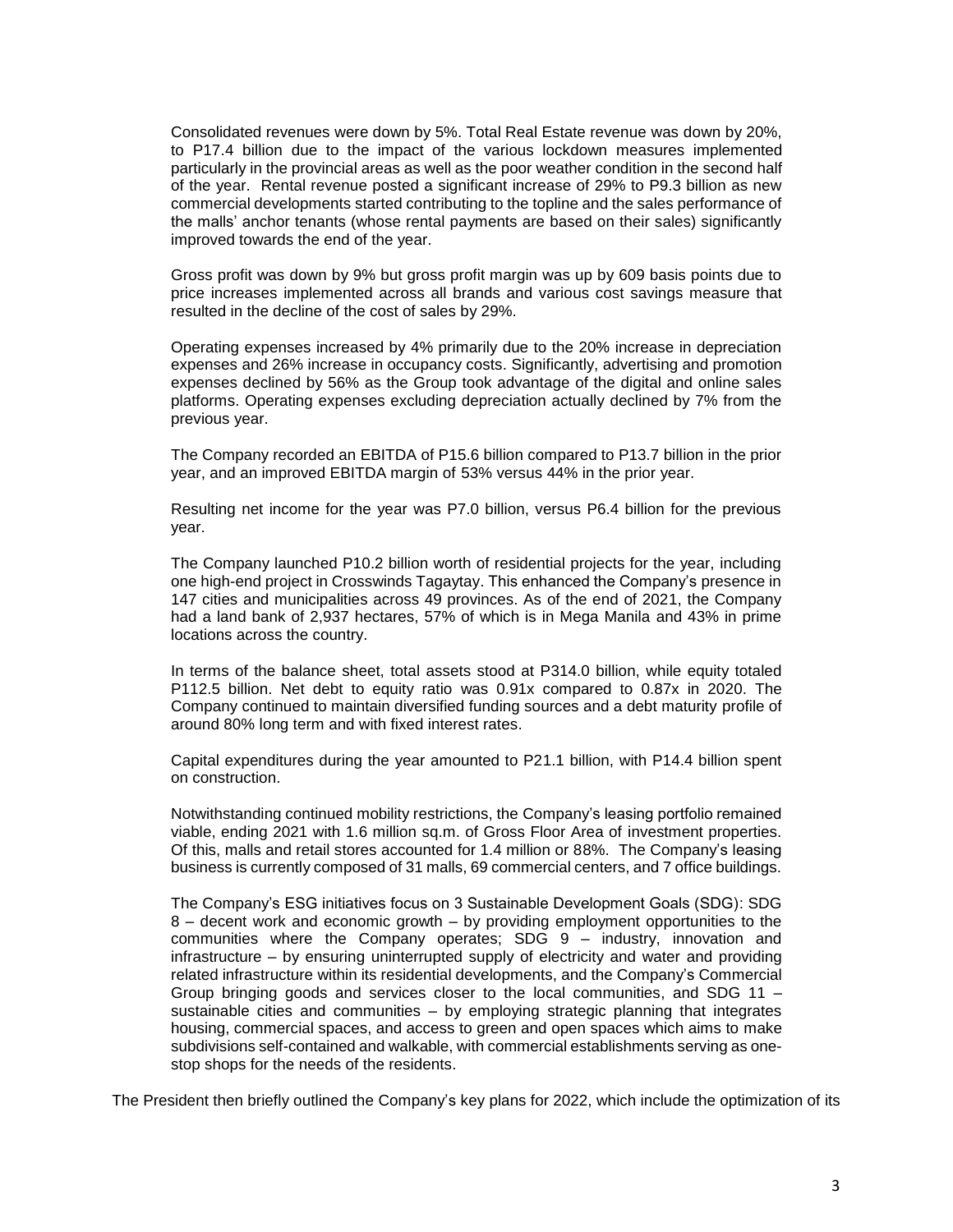existing reserved land with a shift to upscale vertical and commercial developments in selected areas through the Vista Estate initiative, focus on horizontal developments that meet the criteria for bank financing, expansion of the commercial portfolio through the REIT structure and continuing digital initiatives. He concluded that the Group is poised to take advantage of the economic rebound with sustained OF remittance growth, revenge spending and a GDP growth outlook of 7% to 9% for 2022.

At the request of the Chairman, the Corporate Secretary reported that shareholders owning 14,342,059,326 shares or 99.96% of total voting shares represented in this meeting have voted in favor of the noting of the President's Report and the Annual Report of the Company for the year 2021 and the approval of the Audited Financial Statements of the Company as of and for the year ended December 31, 2021.

Accordingly, the Chairman declared the President's Report and the Annual Report of the Company for the year ended December 31, 2021 noted and the Audited Financial Statements of the Company as of and for the year ended December 31, 2021 approved.

The breakdown of the votes cast on this matter was as follows:

Votes in favor – 14,342,059,326 (representing 99.96% of total votes cast) Votes against – 0 (nil) Abstentions – 6,163,800 (representing 0.04% of total votes cast)

## **RATIFICATION OF ACTS OF BOARD OF DIRECTORS AND MANAGEMENT**

At the request of the Chairman, the Corporate Secretary explained that Management is proposing the ratification of the acts of the Board of Directors and Management of the Company for the year 2021 until the day of this meeting, as set forth in the minutes of the meetings of the Board of Directors held during the same period and in the disclosures that have been duly filed with the Securities and Exchange Commission and the Philippine Stock Exchange and as more particularly described in the Definitive Information Statement for this meeting.

The Corporate Secretary then reported that shareholders owning 14,341,142,826 shares or 99.95% of the total voting shares represented in this meeting have voted in favor of the approval of this corporate action.

Accordingly, the Chairman declared the acts of the Board of Directors and Management of the Company for the year 2021 until June 15, 2022 ratified.

The breakdown of the votes cast on this matter was follows:

Votes in favor – 14,341,142,826 (representing 99.95% of total votes cast) Votes against – 0 (nil) Abstentions – 7,080,300 (representing 0.05% of total votes cast)

#### **ELECTION OF DIRECTORS**

At the request of the Chairman, the Corporate Secretary reported that the following individuals have been nominated for election as directors of the Company:

> Manuel B. Villar, Jr. Manuel Paolo A. Villar Cynthia J. Javarez Camille A. Villar Frances Rosalie T. Coloma Justina F. Callangan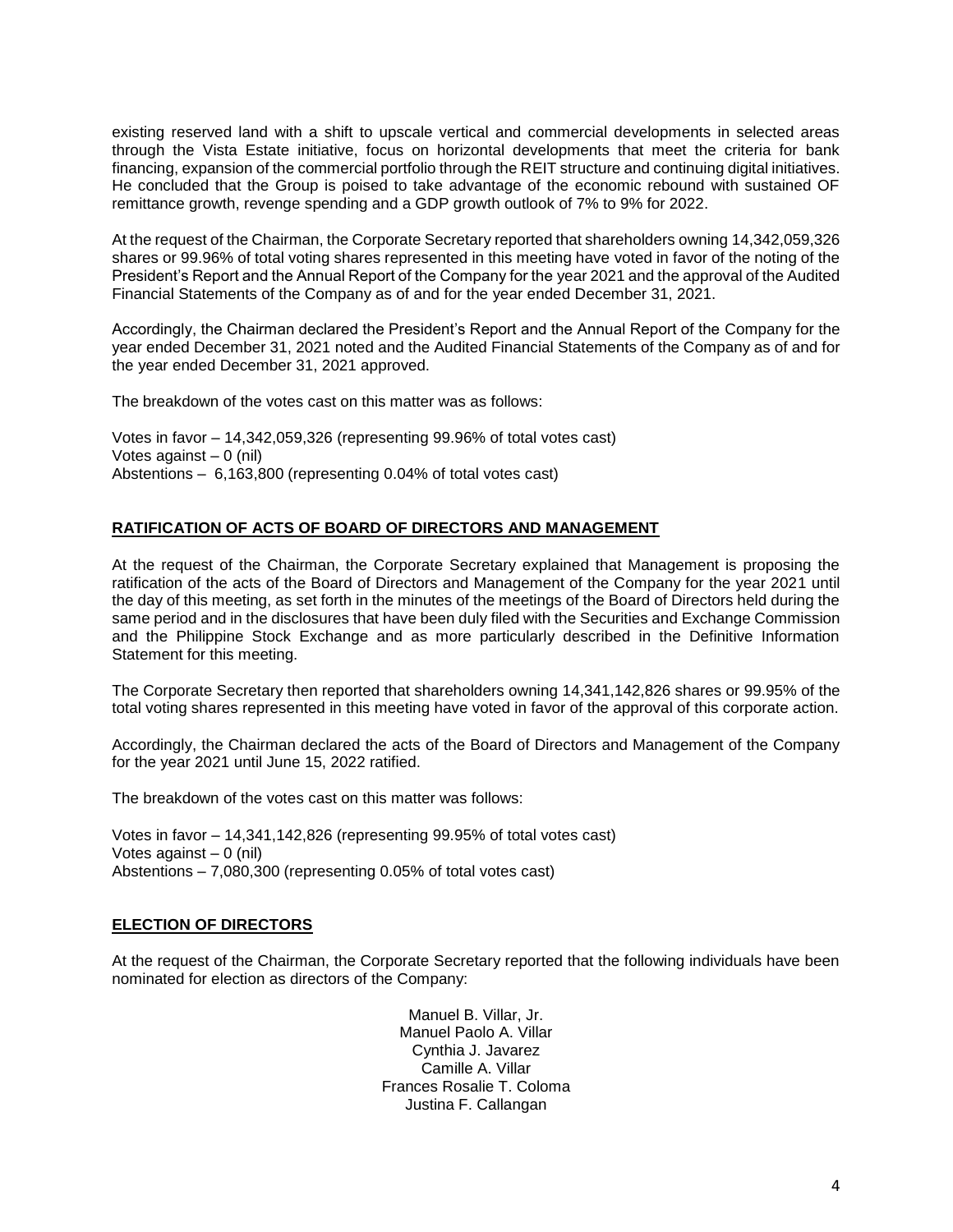#### Romulo L. Neri

The Corporate Secretary identified Atty. Callangan and Mr. Neri as independent directors. She added that the Nominations Committee of the Board has evaluated the nomination of these individuals and confirmed that they possess all the qualifications and have none of the disqualifications to be elected as directors of the Company, and that Atty. Callangan and Mr. Neri meet all the requirements for election as independent directors of the Company under the Securities Regulation Code and its Implementing Rules and Regulations.

The Corporate Secretary then stated that considering that there are only seven nominees for the seven Board seats and each nominee received votes, each of the nominees has received sufficient votes for election to the Board.

Accordingly, the Chairman declared the seven nominees named by the Corporate Secretary elected as directors of the Company for the year 2022 and until their successors have been duly elected and qualified.

The number of votes cast in favor of each directors is as follows:

| Manuel B. Villar          | 14,121,063,024 |
|---------------------------|----------------|
| Manuel Paolo A. Villar    | 14,251,597,002 |
| Cynthia J. Javarez        | 13,554,171,420 |
| Camille A. Villar         | 13,372,659,396 |
| Frances Rosalie T. Coloma | 13,372,659,396 |
| Justina F. Callangan      | 14,344,597,926 |
| (Independent Director)    |                |
| Romulo L. Neri            | 14,344,159,626 |
| (Independent Director)    |                |

#### **APPOINTMENT OF EXTERNAL AUDITOR**

The Corporate Secretary stated that the Audit Committee of the Board recommended, and Management is accordingly proposing to the stockholders, the re-appointment of SGV & Co. as external auditors of the Company for the year 2022.

The Corporate Secretary then reported that shareholders owning 14,348,223,126 shares or 100% of total voting shares represented in this meeting have voted in favor of the approval of this corporate action.

The Chairman accordingly declared SGV & Co. reappointed as external auditors of the Company for the year 2022.

The breakdown of the votes cast on this matter was as follows:

Votes in favor – 14,348,223,126 (representing 100% of total votes cast) Votes against  $-0$  (nil) Abstentions – 0 (nil)

# **OTHER MATTERS**

The Company's CFO and Head of Investor Relations, Mr. Brian N. Edang, read the questions received from the shareholders of the Company, and the same were addressed by the President, as follows: